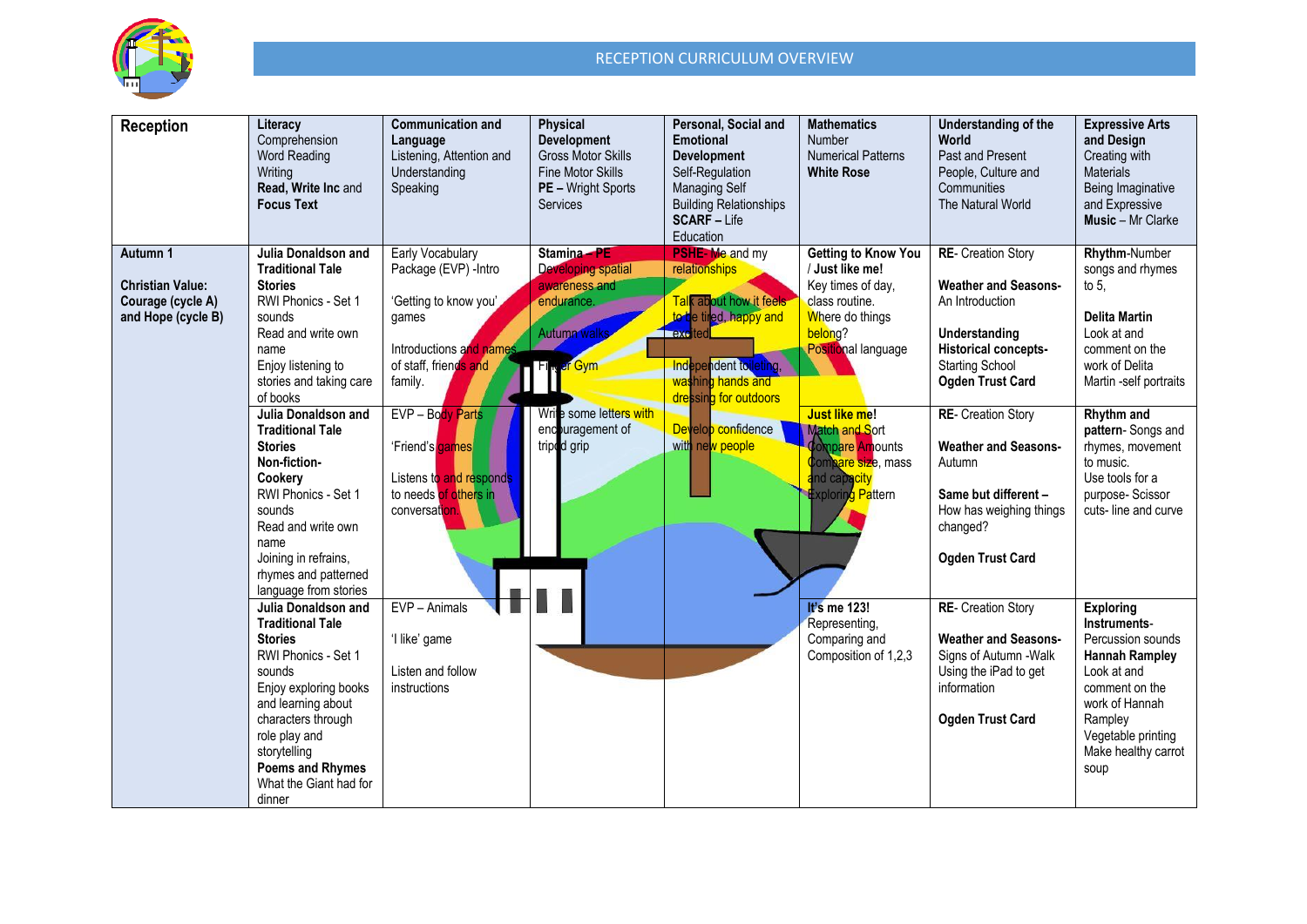

| Reception                                                                                        | Literacy<br>Comprehension<br><b>Word Reading</b><br>Writing<br>Read, Write Inc and<br><b>Focus Text</b>                                                                                                                                                                                                                                                                                                                                                                                                                                                          | <b>Communication and</b><br>Language<br>Listening, Attention and<br>Understanding.<br>Speaking                                                                                                                                                              | <b>Physical</b><br><b>Development</b><br><b>Gross Motor Skills</b><br><b>Fine Motor Skills</b><br><b>PE</b> - Wright Sports<br><b>Services</b>                                                            | Personal, Social and<br><b>Emotional</b><br><b>Development</b><br>Self-Regulation<br><b>Managing Self</b><br><b>Building Relationships</b><br><b>SCARF</b> - Life<br>Education                                                    | <b>Mathematics</b><br>Number<br><b>Numerical Patterns</b><br><b>White Rose</b>                                                                                                                                                                                | Understanding of the<br><b>World</b><br>Past and Present<br>People, Culture and<br>Communities<br>The Natural World                                                                                                                                                                                                                                                                                                                                                                                                                            | <b>Expressive Arts</b><br>and Design<br>Creating with<br><b>Materials</b><br>Being Imaginative<br>and Expressive<br><b>Music</b> - Mr Clarke                                                                                                                                                                                                                                                                                                                                                                      |  |  |
|--------------------------------------------------------------------------------------------------|------------------------------------------------------------------------------------------------------------------------------------------------------------------------------------------------------------------------------------------------------------------------------------------------------------------------------------------------------------------------------------------------------------------------------------------------------------------------------------------------------------------------------------------------------------------|-------------------------------------------------------------------------------------------------------------------------------------------------------------------------------------------------------------------------------------------------------------|-----------------------------------------------------------------------------------------------------------------------------------------------------------------------------------------------------------|-----------------------------------------------------------------------------------------------------------------------------------------------------------------------------------------------------------------------------------|---------------------------------------------------------------------------------------------------------------------------------------------------------------------------------------------------------------------------------------------------------------|------------------------------------------------------------------------------------------------------------------------------------------------------------------------------------------------------------------------------------------------------------------------------------------------------------------------------------------------------------------------------------------------------------------------------------------------------------------------------------------------------------------------------------------------|-------------------------------------------------------------------------------------------------------------------------------------------------------------------------------------------------------------------------------------------------------------------------------------------------------------------------------------------------------------------------------------------------------------------------------------------------------------------------------------------------------------------|--|--|
| <b>Autumn 2</b><br><b>Christian Value:</b><br>Peace (cycle A)<br>and Responsibility<br>(cycle B) | <b>Nick Butterworth and</b><br><b>Traditional Tale</b><br><b>Stories</b><br>RWI Phonics - Set 1<br>sounds<br>Storytelling with props/<br>puppets<br>Story sequencing<br><b>Poems and Rhymes</b><br>Oats and Beans<br><b>Nick Butterworth and</b><br><b>Traditional Tale</b><br><b>Stories</b><br>Non-fiction-<br><b>Nocturnal Animals</b><br>RWI Phonics - Set 1<br>sounds<br>Poems and Rhymes<br>Nursery Rhyme week<br><b>Nick Butterworth and</b><br><b>Traditional Tale</b><br><b>Stories</b><br>RWI Phonics - Set 1<br>sounds<br>Sequencing and<br>retelling | EVP-Food<br>'I can do it' game<br>Encouragement to ask<br>and respond to question<br>$EVP - Clothes$<br>'Feel it' game<br>Vocabulary to describe<br>nocturnal animals<br>EVP - Home<br>'There's a place for me'<br>game<br>Talk about what has<br>happened. | <b>Strength-PE</b><br>Developing strength<br>and technique in upper<br>and lower bodies<br>nn walks<br>Al R<br>$\sqrt{Gym}$<br>Write some letters with<br>encouragement of<br>tripod grip<br>Paper chains | <b>PSHE-Rights and</b><br><b>Responsibilities</b><br><b>Responsibility roles</b><br>Initiate conversations<br>and form good<br>relationships with<br>peers and familiar<br>adults<br>Join in groups and<br>welcome others in play | It's me 123!<br><b>Circles and Triangles</b><br>Positional Language<br>Light and Dark<br><b>Representing</b><br>umbers to 5<br>One more and less<br><b>Light and Dark</b><br>Shapes with 4 sides<br>Time - today,<br>yesterday, tomorrow,<br>days of the week | <b>RE-Diwali</b><br>History Investigation-<br>Bonfire night and<br>Remembrance traditions<br><b>Weather and Seasons-</b><br>Animal habitats- Forest<br>school<br><b>Ogden Trust Card</b><br><b>RE-</b> Incarnation<br><b>Weather and Seasons-</b><br>Light and dark<br><b>Saints Day</b><br>St Andrew's Day<br><b>Ogden Trust Card</b><br><b>Introduce Beebot</b><br><b>RE-</b> Incarnation<br>Christmas-Sequencing<br>and ordering familiar<br>events and traditions<br><b>Weather and Seasons-</b><br>Temperature<br><b>Ogden Trust Card</b> | <b>Exploring</b><br>Instruments-<br>Bonfire sounds with<br>percussion-change<br>volume and speed<br>Design and make a<br>puppet from a<br>traditional tale using<br>tools and materials<br>for a purpose<br><b>Rhythm with</b><br>instruments and<br>pattern-numbers to<br>5 and winter songs<br>Kandinsky<br>Exploring how<br>colours can be<br>changed.<br><b>Changing volume</b><br>and speed<br>Nativity songs and<br>performance<br>Dough-Malleable<br>materials- mould,<br>pinch, dig, pile up,<br>roll etc |  |  |
| <b>Enrichments</b>                                                                               | Visit to the Memorial Gardens, Remembrance Service, Parties (Birthdays and Christmas), Christingle Service, Theatre Trip                                                                                                                                                                                                                                                                                                                                                                                                                                         |                                                                                                                                                                                                                                                             |                                                                                                                                                                                                           |                                                                                                                                                                                                                                   |                                                                                                                                                                                                                                                               |                                                                                                                                                                                                                                                                                                                                                                                                                                                                                                                                                |                                                                                                                                                                                                                                                                                                                                                                                                                                                                                                                   |  |  |